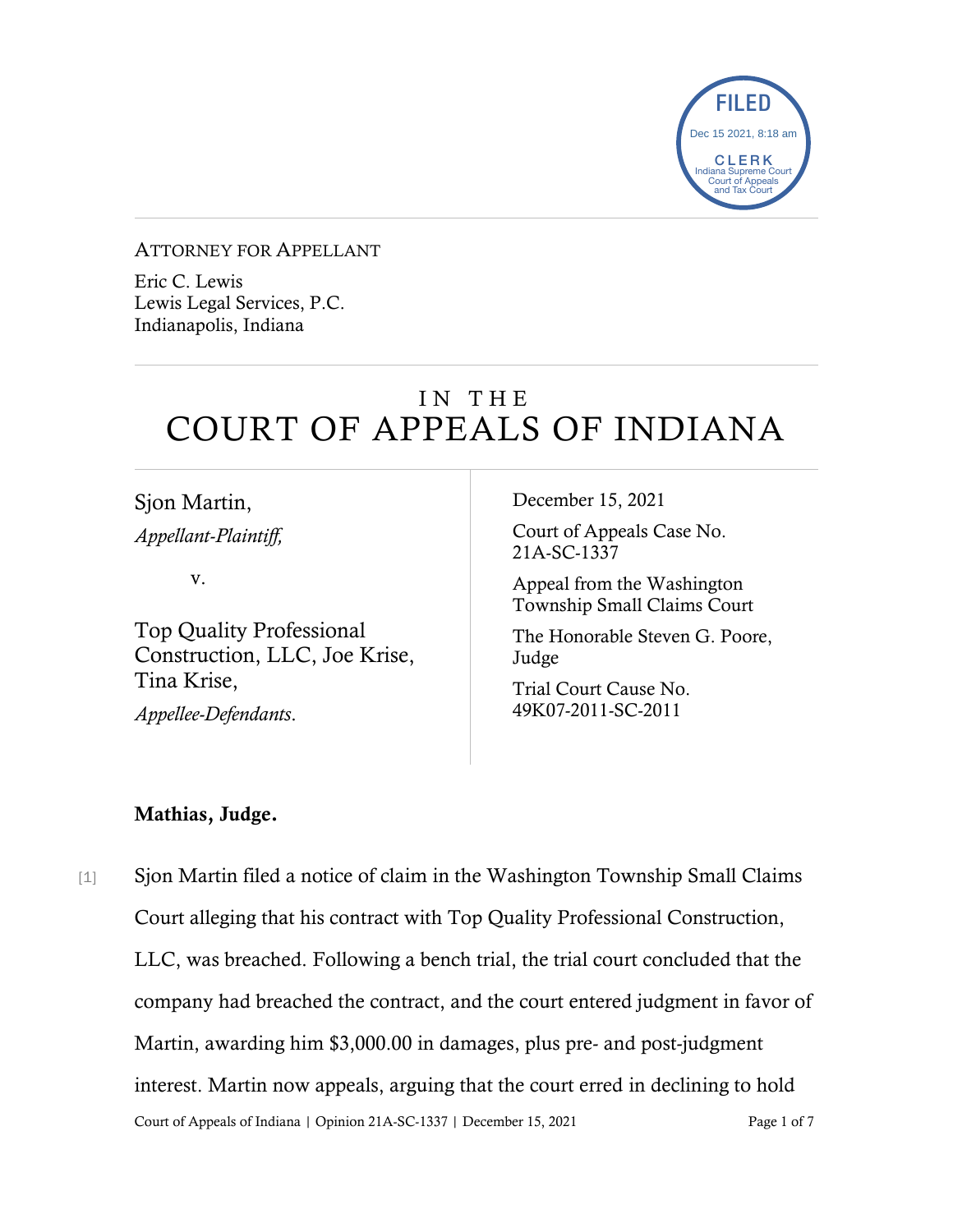Top Quality Construction, LLC's two individual members, Joe and Tina Krise, personally liable for the breach.

[2] We affirm.

## Facts and Procedural History

- [3] Top Quality Professional Construction, LLC ("Top Quality"), is an Indiana limited liability company. Its two individual members are Joe Krise and Tina Krise. Tr. pp. 9, 31, 35. On September 24, 2020, Martin entered a contract with Top Quality for the installation of a chain-link fence at Martin's residence. *Id*. at 17; Ex. Vol. p. 7. Pursuant to the contract, Top Quality agreed to furnish the materials and labor necessary for completing the job, and, in exchange, Martin agreed to pay \$4,600. Ex. Vol. p. 7.
- [4] Joe Krise visited Martin's residence to take measurements and to make preparations for installing the fence. Tr. p. 3. That same day, Martin paid a \$3,000 deposit toward the contract price by way of a check made payable to "Top Quality Professional Construction LLC." Ex. Vol. p. 4.
- [5] For several weeks after that, Martin did not hear from Top Quality. By early November, no one from Top Quality had returned to Martin's home to install the fence. Tr. pp. 14–15, 22. Top Quality never refunded Martin's deposit. So, on November 12, Martin filed a notice of claim in the Washington Township Small Claims Court alleging that his contract with Top Quality had been breached. Appellant's App. pp. 9–12.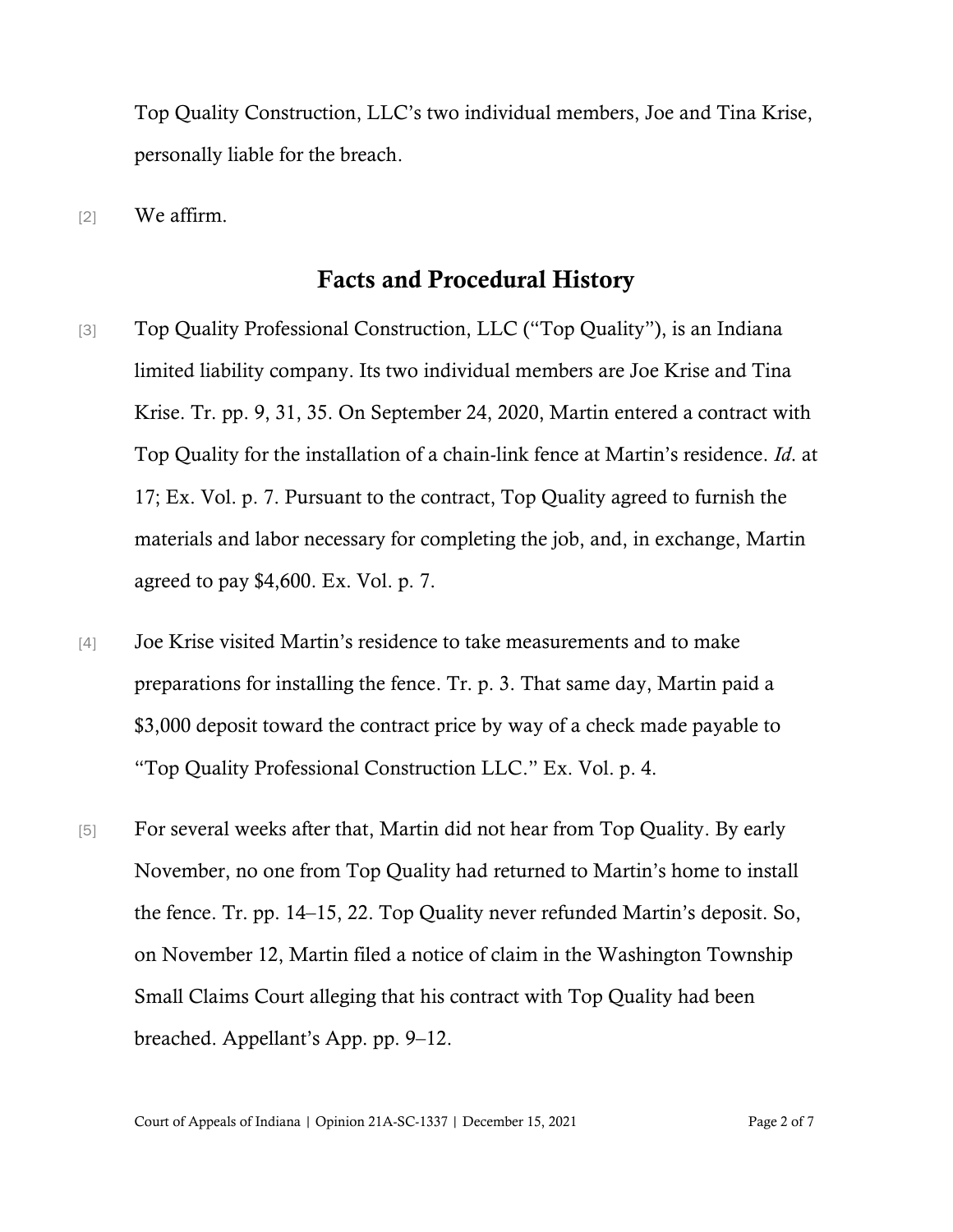- [6] On February 24, 2021, the court held a bench trial via Webex, at which both parties appeared. On June 1, following the trial, the court found that Top Quality had breached its contract with Martin. The court entered judgment in favor of Martin and awarded him \$3,000 in damages, plus pre- and postjudgment interest. Appellant's App. pp. 6–8.
- [7] Martin now appeals.

# Discussion and Decision

- [8] We note at the outset that neither Top Quality, Joe Krise, nor Tina Krise have filed an appellee's brief. "When the appellee has not filed a brief, we apply a less stringent review." *[Wells Fargo Bank, N.A. v. Hallie](https://www.westlaw.com/Document/I5f790070622c11eaa56f994ec64d0018/View/FullText.html?transitionType=Default&contextData=(sc.Default)&VR=3.0&RS=da3.0&fragmentIdentifier=co_pp_sp_7902_1037)*[, 142 N.E.3d 1033, 1037](https://www.westlaw.com/Document/I5f790070622c11eaa56f994ec64d0018/View/FullText.html?transitionType=Default&contextData=(sc.Default)&VR=3.0&RS=da3.0&fragmentIdentifier=co_pp_sp_7902_1037)  [\(Ind. Ct. App. 2020\)](https://www.westlaw.com/Document/I5f790070622c11eaa56f994ec64d0018/View/FullText.html?transitionType=Default&contextData=(sc.Default)&VR=3.0&RS=da3.0&fragmentIdentifier=co_pp_sp_7902_1037) (quoting *Trisler v. Carter*[, 996 N.E.2d 354, 356 \(Ind. Ct.](https://www.westlaw.com/Document/I37a898fb2aff11e380938e6f51729d80/View/FullText.html?transitionType=Default&contextData=(sc.Default)&VR=3.0&RS=da3.0&fragmentIdentifier=co_pp_sp_578_356)  [App. 2013\)](https://www.westlaw.com/Document/I37a898fb2aff11e380938e6f51729d80/View/FullText.html?transitionType=Default&contextData=(sc.Default)&VR=3.0&RS=da3.0&fragmentIdentifier=co_pp_sp_578_356)). That is, "the appellant need only demonstrate prima facie reversible error to justify a reversal." *[Id](https://www.westlaw.com/Document/I5f790070622c11eaa56f994ec64d0018/View/FullText.html?transitionType=Default&contextData=(sc.Default)&VR=3.0&RS=cblt1.0)*[.](https://www.westlaw.com/Document/I5f790070622c11eaa56f994ec64d0018/View/FullText.html?transitionType=Default&contextData=(sc.Default)&VR=3.0&RS=cblt1.0) Prima facie error in this context is "error at first sight, on first appearance, or on the face of it." *[Id](https://www.westlaw.com/Document/I5f790070622c11eaa56f994ec64d0018/View/FullText.html?transitionType=Default&contextData=(sc.Default)&VR=3.0&RS=cblt1.0)*[.](https://www.westlaw.com/Document/I5f790070622c11eaa56f994ec64d0018/View/FullText.html?transitionType=Default&contextData=(sc.Default)&VR=3.0&RS=cblt1.0)
- [9] Martin argues that the trial court erred in declining to pierce Top Quality's corporate veil, and in turn, in declining to attribute personal liability for the breach of his contract to Joe and Tina Krise, the limited liability company's two members. However, even under our less-stringent standard of review, Martin has not demonstrated prima facie error, and his argument is therefore unavailing.
- Court of Appeals of Indiana | Opinion 21A-SC-1337 | December 15, 2021 Page 3 of 7 [10] "The purpose of a limited liability company is to provide individuals the same protection enjoyed by shareholders of a corporation through creation of a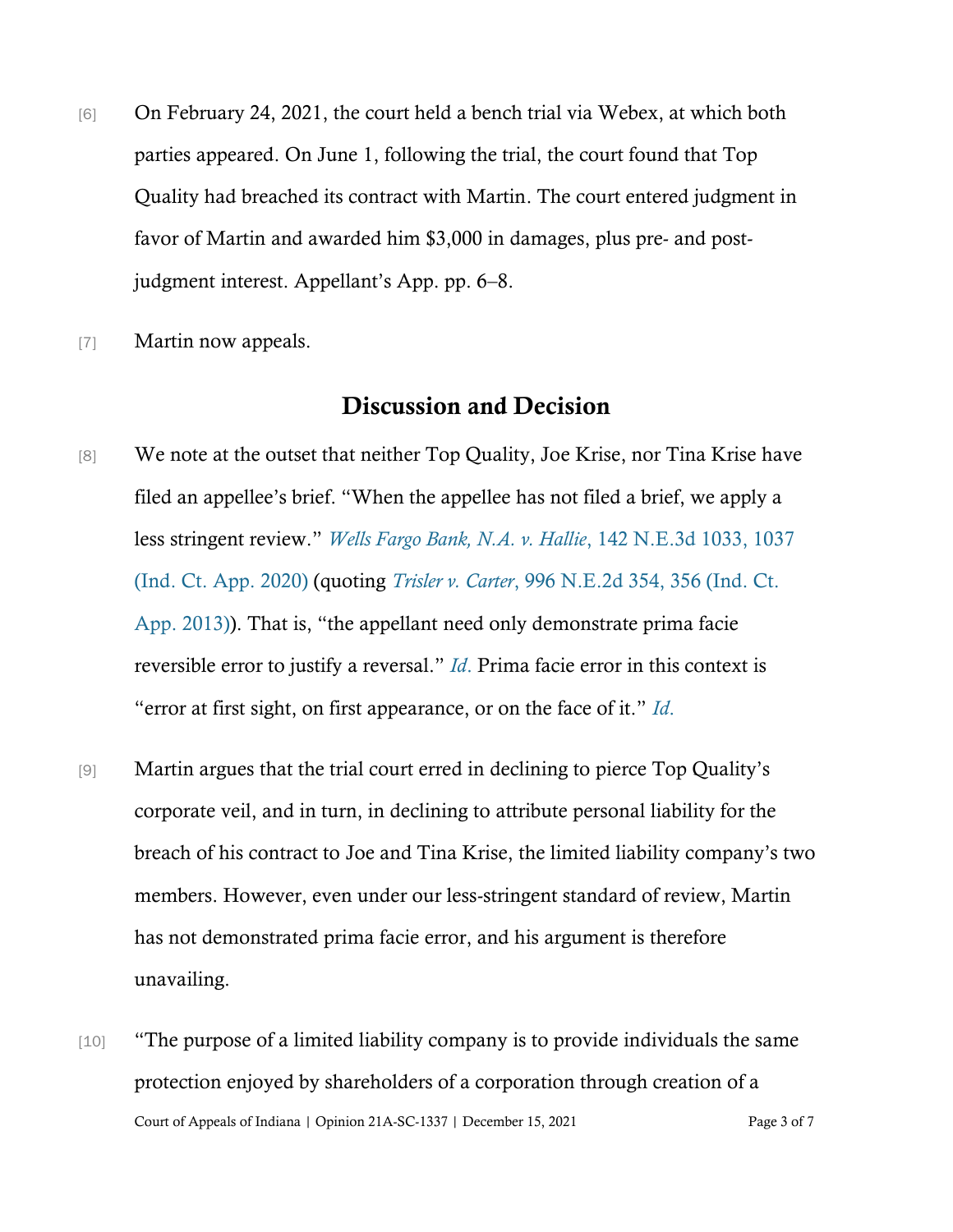distinct legal entity." *[Pazimo v. Bose McKinney & Evans, LLP](https://www.westlaw.com/Document/I520dd02cb1da11e2a555d241dae65084/View/FullText.html?transitionType=Default&contextData=(sc.Default)&VR=3.0&RS=da3.0&fragmentIdentifier=co_pp_sp_578_786)*[, 989 N.E.2d 784,](https://www.westlaw.com/Document/I520dd02cb1da11e2a555d241dae65084/View/FullText.html?transitionType=Default&contextData=(sc.Default)&VR=3.0&RS=da3.0&fragmentIdentifier=co_pp_sp_578_786)  [786 \(Ind. Ct. App. 2013\).](https://www.westlaw.com/Document/I520dd02cb1da11e2a555d241dae65084/View/FullText.html?transitionType=Default&contextData=(sc.Default)&VR=3.0&RS=da3.0&fragmentIdentifier=co_pp_sp_578_786) Thus, as a general rule, members, managers, or agents of a limited liability company are not personally liable for the acts of the limited liability company. *Cf*. *[Reed v. Reid](https://www.westlaw.com/Document/I386ee3eb4a1b11e280719c3f0e80bdd0/View/FullText.html?transitionType=Default&contextData=(sc.Default)&VR=3.0&RS=da3.0&fragmentIdentifier=co_pp_sp_578_301)*, [980 N.E.2d 277, 301 \(Ind. 2012\)](https://www.westlaw.com/Document/I386ee3eb4a1b11e280719c3f0e80bdd0/View/FullText.html?transitionType=Default&contextData=(sc.Default)&VR=3.0&RS=da3.0&fragmentIdentifier=co_pp_sp_578_301) ("As a general rule, shareholders are not personally liable for the acts of a corporation.").

[11] Indeed, the Indiana Business Flexibility Act, which controls the creation and operation of limited liability companies in Indiana, provides:

> A member, a manager, an agent, or an employee of a limited liability company is not personally liable for the debts, obligations, or liabilities of the limited liability company, whether arising in contract, tort, or otherwise, or for the acts or omissions of any other member, manager, agent, or employee of the limited liability company.

### [Ind. Code § 23-18-3-3.](https://www.westlaw.com/Document/N0DF99580815711DB8132CD13D2280436/View/FullText.html?transitionType=Default&contextData=(sc.Default)&VR=3.0&RS=da3.0)

[12] In some instances, however, "courts will not provide the protection of limited liability to an entity that is a mere instrumentality of another and engages in misconduct in the function or use of the corporate form." *[CBR Event Decorators,](https://www.westlaw.com/Document/If68e3ce0689811e1b71fa7764cbfcb47/View/FullText.html?transitionType=Default&contextData=(sc.Default)&VR=3.0&RS=da3.0&fragmentIdentifier=co_pp_sp_578_1281)  Inc. v. Gates*[, 962 N.E.2d 1276, 1281](https://www.westlaw.com/Document/If68e3ce0689811e1b71fa7764cbfcb47/View/FullText.html?transitionType=Default&contextData=(sc.Default)&VR=3.0&RS=da3.0&fragmentIdentifier=co_pp_sp_578_1281)–82 (Ind. Ct. App. 2012). Courts may invoke the equitable doctrine of piercing the corporate veil "in order to protect innocent third parties from fraud or injustice," or if the corporate entity "is functioning as an alter ego or a mere instrumentality of an individual." *[Reed](https://www.westlaw.com/Document/I386ee3eb4a1b11e280719c3f0e80bdd0/View/FullText.html?transitionType=Default&contextData=(sc.Default)&VR=3.0&RS=da3.0&fragmentIdentifier=co_pp_sp_578_301)*[,](https://www.westlaw.com/Document/I386ee3eb4a1b11e280719c3f0e80bdd0/View/FullText.html?transitionType=Default&contextData=(sc.Default)&VR=3.0&RS=da3.0&fragmentIdentifier=co_pp_sp_578_301)  [980 N.E.2d at 301](https://www.westlaw.com/Document/I386ee3eb4a1b11e280719c3f0e80bdd0/View/FullText.html?transitionType=Default&contextData=(sc.Default)&VR=3.0&RS=da3.0&fragmentIdentifier=co_pp_sp_578_301)*.*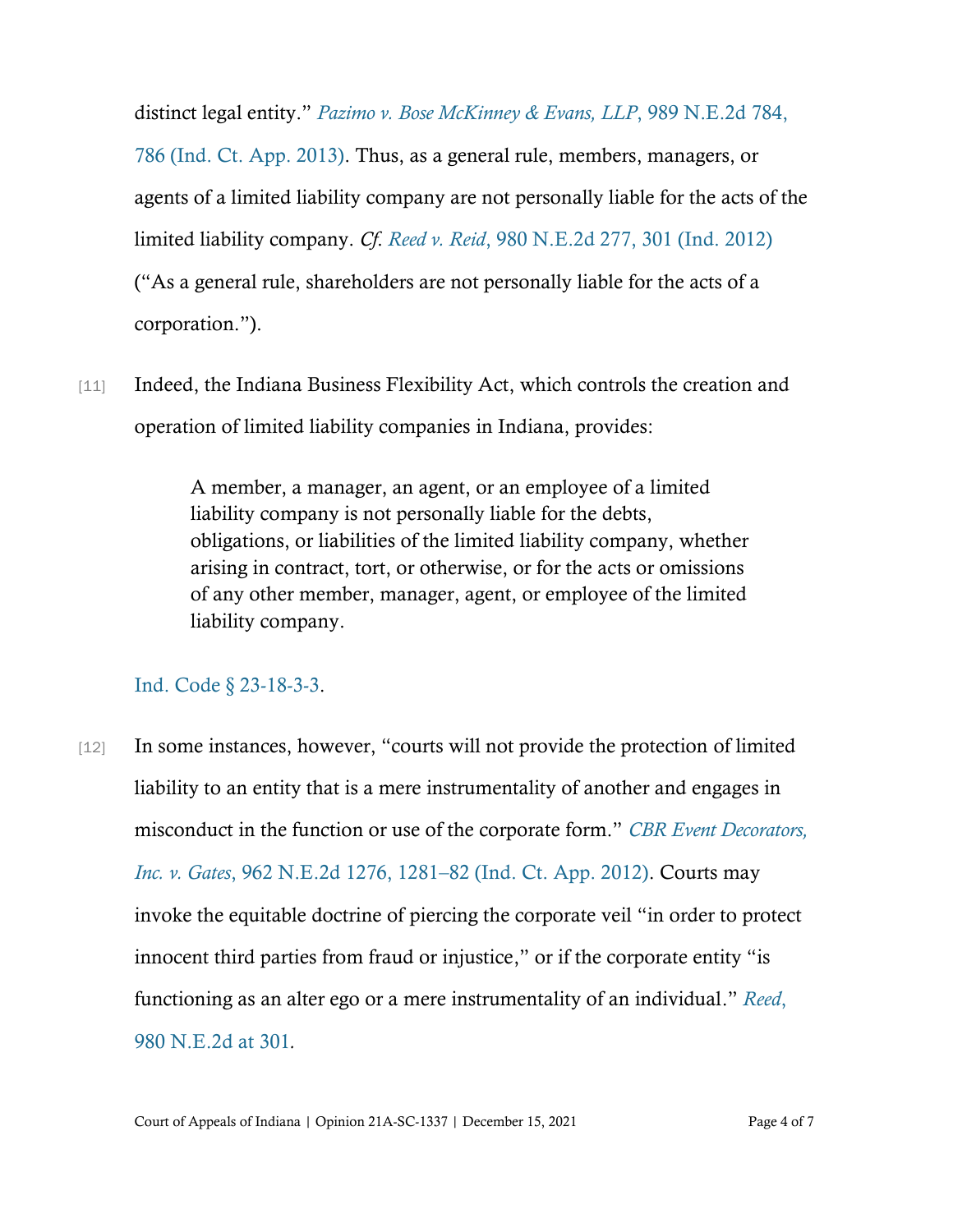- [13] Importantly, the appropriateness of piercing the corporate veil "is highly" dependent of the equities of the situation." *[Id](https://www.westlaw.com/Document/I386ee3eb4a1b11e280719c3f0e80bdd0/View/FullText.html?transitionType=Default&contextData=(sc.Default)&VR=3.0&RS=cblt1.0)*. "Courts are reluctant to disregard corporate identity and do so only where the party seeking to pierce the corporate veil can establish that the corporate form has been misused and the result of that misuse is fraud or injustice." *[CBR Event Decorators,](https://www.westlaw.com/Document/If68e3ce0689811e1b71fa7764cbfcb47/View/FullText.html?transitionType=Default&contextData=(sc.Default)&VR=3.0&RS=da3.0&fragmentIdentifier=co_pp_sp_578_1281)* 962 N.E.2d [at](https://www.westlaw.com/Document/If68e3ce0689811e1b71fa7764cbfcb47/View/FullText.html?transitionType=Default&contextData=(sc.Default)&VR=3.0&RS=da3.0&fragmentIdentifier=co_pp_sp_578_1281)  [1281.](https://www.westlaw.com/Document/If68e3ce0689811e1b71fa7764cbfcb47/View/FullText.html?transitionType=Default&contextData=(sc.Default)&VR=3.0&RS=da3.0&fragmentIdentifier=co_pp_sp_578_1281) Simply stated, the party seeking to pierce the corporate veil bears the burden of establishing that the corporate form was so ignored, controlled, or manipulated that it was merely an instrumentality of another and that the misuse of the corporate form would constitute a fraud or promote injustice. *[Id](https://www.westlaw.com/Document/If68e3ce0689811e1b71fa7764cbfcb47/View/FullText.html?transitionType=Default&contextData=(sc.Default)&VR=3.0&RS=da3.0&fragmentIdentifier=co_pp_sp_578_1282)*[.](https://www.westlaw.com/Document/If68e3ce0689811e1b71fa7764cbfcb47/View/FullText.html?transitionType=Default&contextData=(sc.Default)&VR=3.0&RS=da3.0&fragmentIdentifier=co_pp_sp_578_1282)  [at 1282.](https://www.westlaw.com/Document/If68e3ce0689811e1b71fa7764cbfcb47/View/FullText.html?transitionType=Default&contextData=(sc.Default)&VR=3.0&RS=da3.0&fragmentIdentifier=co_pp_sp_578_1282)
- [14] To determine whether the party seeking to pierce the corporate veil has met this burden, courts consider whether the party has presented evidence demonstrating: (1) under capitalization; (2) absence of corporate records; (3) fraudulent representation by corporation shareholders or directors; (4) use of the corporation to promote fraud, injustice, or illegal activities; (5) payment by the corporation of individual obligations; (6) commingling of assets and affairs; (7) failure to observe required corporate formalities; or (8) other shareholder acts or conduct ignoring, controlling, or manipulating the corporate form. *[Reed](https://www.westlaw.com/Document/I386ee3eb4a1b11e280719c3f0e80bdd0/View/FullText.html?transitionType=Default&contextData=(sc.Default)&VR=3.0&RS=da3.0&fragmentIdentifier=co_pp_sp_578_302)*[,](https://www.westlaw.com/Document/I386ee3eb4a1b11e280719c3f0e80bdd0/View/FullText.html?transitionType=Default&contextData=(sc.Default)&VR=3.0&RS=da3.0&fragmentIdentifier=co_pp_sp_578_302)  [980 N.E.2d at 302;](https://www.westlaw.com/Document/I386ee3eb4a1b11e280719c3f0e80bdd0/View/FullText.html?transitionType=Default&contextData=(sc.Default)&VR=3.0&RS=da3.0&fragmentIdentifier=co_pp_sp_578_302) *see also [Blackwell v. Superior Safe Rooms LLC](https://www.westlaw.com/Document/I2fdedc60df7e11eba48ad8c74eab983c/View/FullText.html?transitionType=Default&contextData=(sc.Default)&VR=3.0&RS=da3.0&fragmentIdentifier=co_pp_sp_7902_1092%2c+1093)*[, 174 N.E.3d](https://www.westlaw.com/Document/I2fdedc60df7e11eba48ad8c74eab983c/View/FullText.html?transitionType=Default&contextData=(sc.Default)&VR=3.0&RS=da3.0&fragmentIdentifier=co_pp_sp_7902_1092%2c+1093)  [1082, 1092, 1093 \(Ind. Ct. App. 2021\).](https://www.westlaw.com/Document/I2fdedc60df7e11eba48ad8c74eab983c/View/FullText.html?transitionType=Default&contextData=(sc.Default)&VR=3.0&RS=da3.0&fragmentIdentifier=co_pp_sp_7902_1092%2c+1093)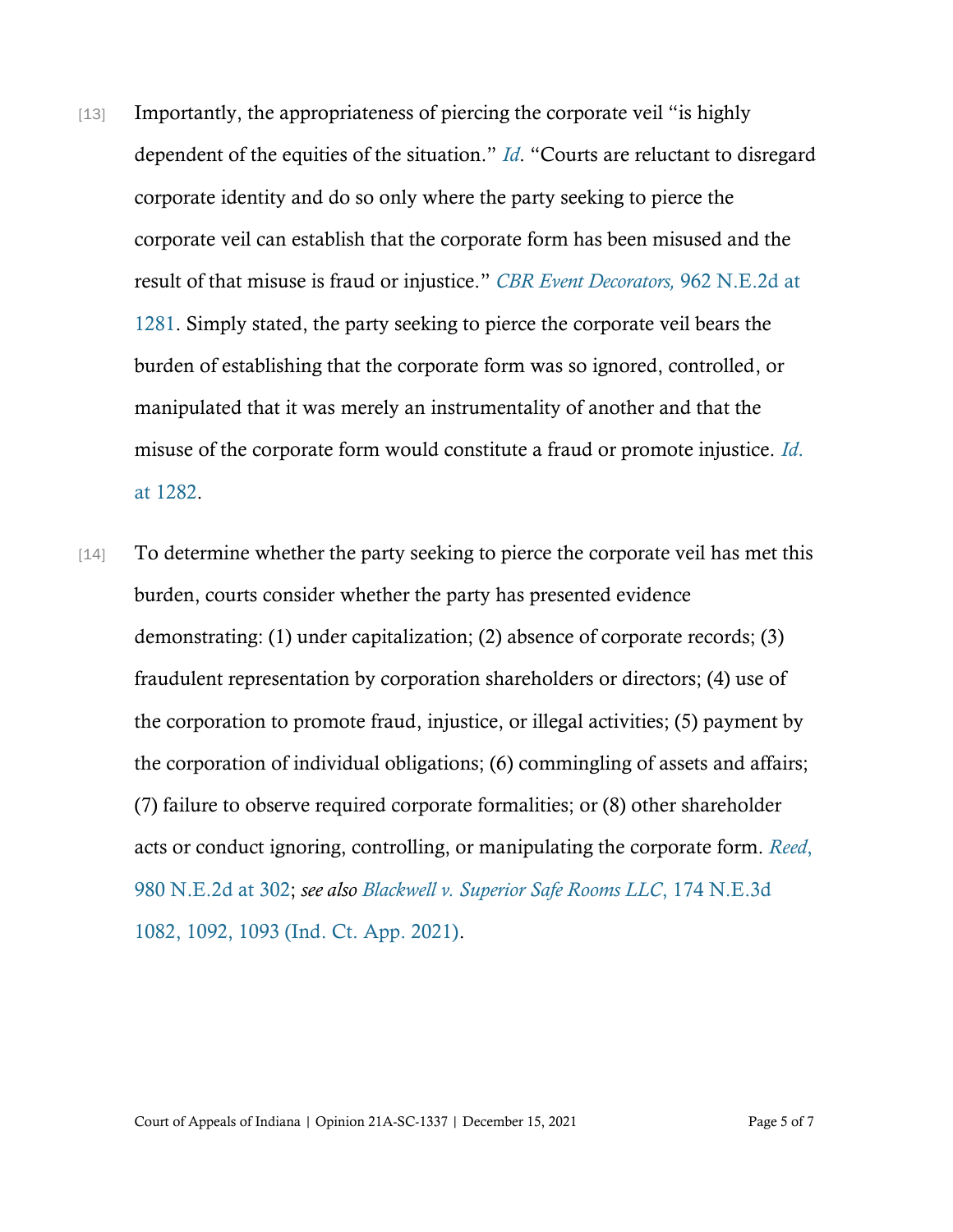- [15] Martin made no such showing at trial.<sup>1</sup> He casually complains that "the way in which the trial was conducted was itself not conducive to allowing a meaningful opportunity for a highly fact-sensitive inquiry" into the above-listed factors, Appellant's Br. at 18, but Martin does not contend that he was denied an opportunity to present evidence to the trial court. It was Martin's burden not the trial court's—to put forth evidence demonstrating the propriety of piercing the corporate veil. Our review of the record reveals that Martin presented no such evidence, and he has not directed us to any.
- [16] Instead, Martin concedes in his brief that he is unable to make the required showing; he invites us to "ask how a plaintiff, who is a buyer in a contractual relationship with a defendant, would be able to prove undercapitalization, absence of corporate records, fraudulent representation, use of the corporation to promote fraud, commingling of assets and affairs, failure to observe required formalities, ignoring or manipulating the corporate form, and the like." Appellant's Br. at 15. Though needless to say, we note that it is Martin and his counsel's task to determine how to meet his evidentiary burden—not ours.
- [17] Having presented no evidence in support of his request to pierce Top Quality's corporate veil, Martin has failed to demonstrate that the trial court committed prima facie error in attributing liability to Top Quality—the limited liability

 $<sup>1</sup>$  We note that these facts can also be learned and proved through discovery in proceedings supplemental,</sup> unless or until the LLC files bankruptcy.

Court of Appeals of Indiana | Opinion 21A-SC-1337 | December 15, 2021 Page 6 of 7